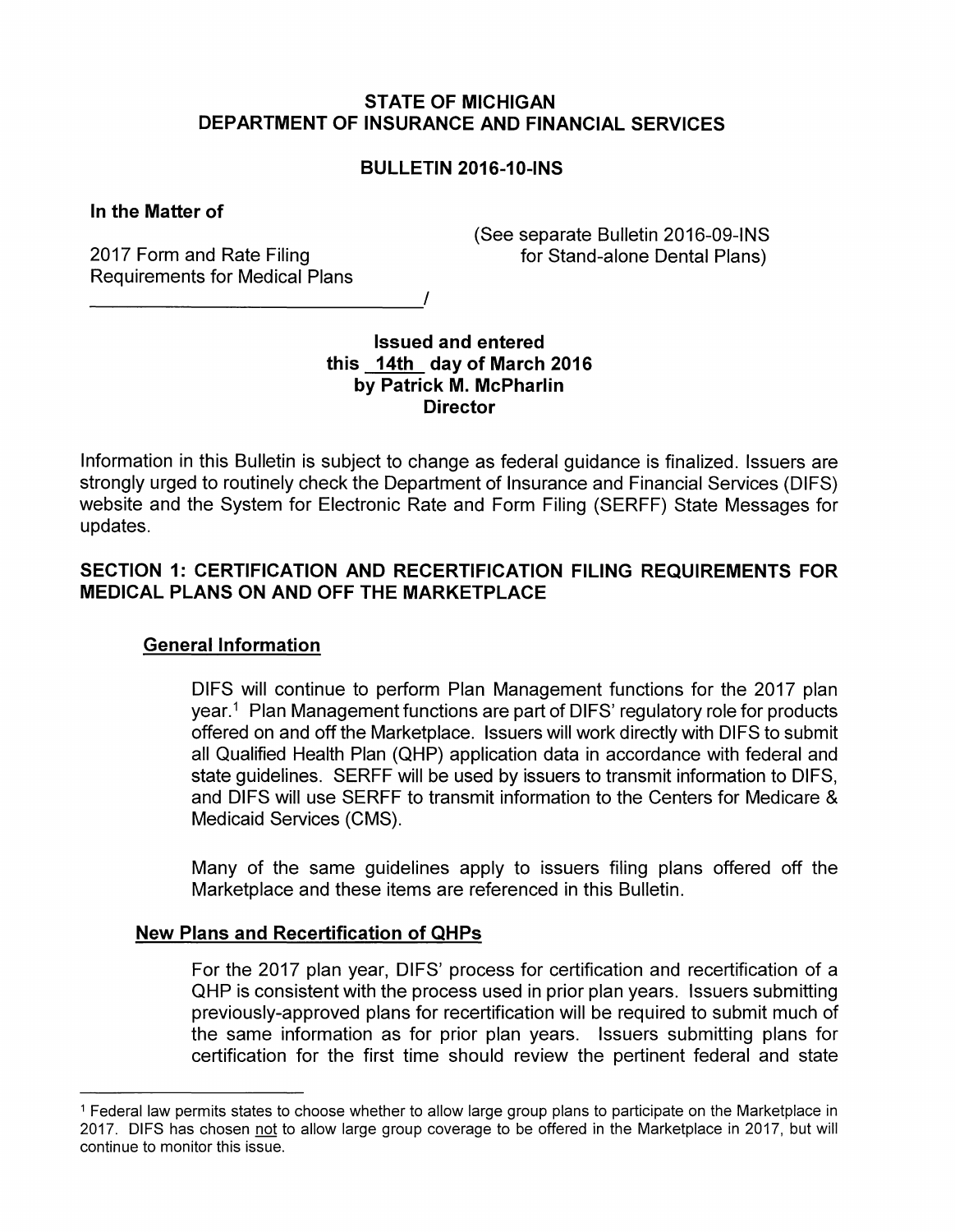guidance. **The omission of any particular federal or state requirement from this Bulletin should not be construed to mean that compliance with those requirements is not necessary.** For additional guidance, issuers are urged to refer to the *[2017 Letter to Issuers in the Federally-Facilitated Marketplace](https://www.cms.gov/CCIIO/Resources/Regulations-and-Guidance/Downloads/Final-2017-Letter-to-Issuers-2-29-16.pdf)* ("Letter").

# **New 2017 Submission Timelines**

DIFS has established two submission windows for Michigan issuers to file their proposed Forms, Binders and Rates for the 2017 plan year. [2](#page-1-0)

## *Submission 1: Forms and Binders*

Submission 1 requires issuers to submit **Forms and Binders** for all onand off-Marketplace plans in SERFF by the following dates: April 11, 2016 for the small group market, and May 9, 2016 for the individual market. This includes all policy forms, certain federal templates, and related supporting documents. See Exhibit 1 for the list of required templates and documents for Submission 1. Note that while a preliminary, validated Rates Table Template is required during Submission 1, DIFS will not review these preliminary rates.

## S*ubmission 2: Rates*

Submission 2 requires issuers to submit **Rates** and rate-related documentation for all on- and off-Marketplace plans in SERFF by the following dates: June 1, 2016 for the small group market, and June 20, 2016 for the individual market. This includes final Rates, the Rate Filing Justification Parts I, II and III, and related supporting documents. See Exhibit 2 for the list of required templates and documents for Submission 2. Rates included with Submission 2 will be deemed an issuer's final rates subject to approval. Note that DIFS will not accept changes to the Rates Table Template after the Submission 2 deadline, unless required by DIFS as part of the rate review process.

DIFS will consider a filing complete only when the requirements for both Submission 1 and 2 are met.

<span id="page-1-0"></span> $\overline{a}$ <sup>2</sup> In the February 29, 2016 *Rate Filing Justification Bulletin*, CMS granted Federally-Facilitated Marketplace states with Effective Rate Review programs flexibility to establish uniform deadlines as long as they occur between May 11, 2016 and July 15, 2016. DIFS has established two separate windows to allow rate filings to be made in accordance with this guidance.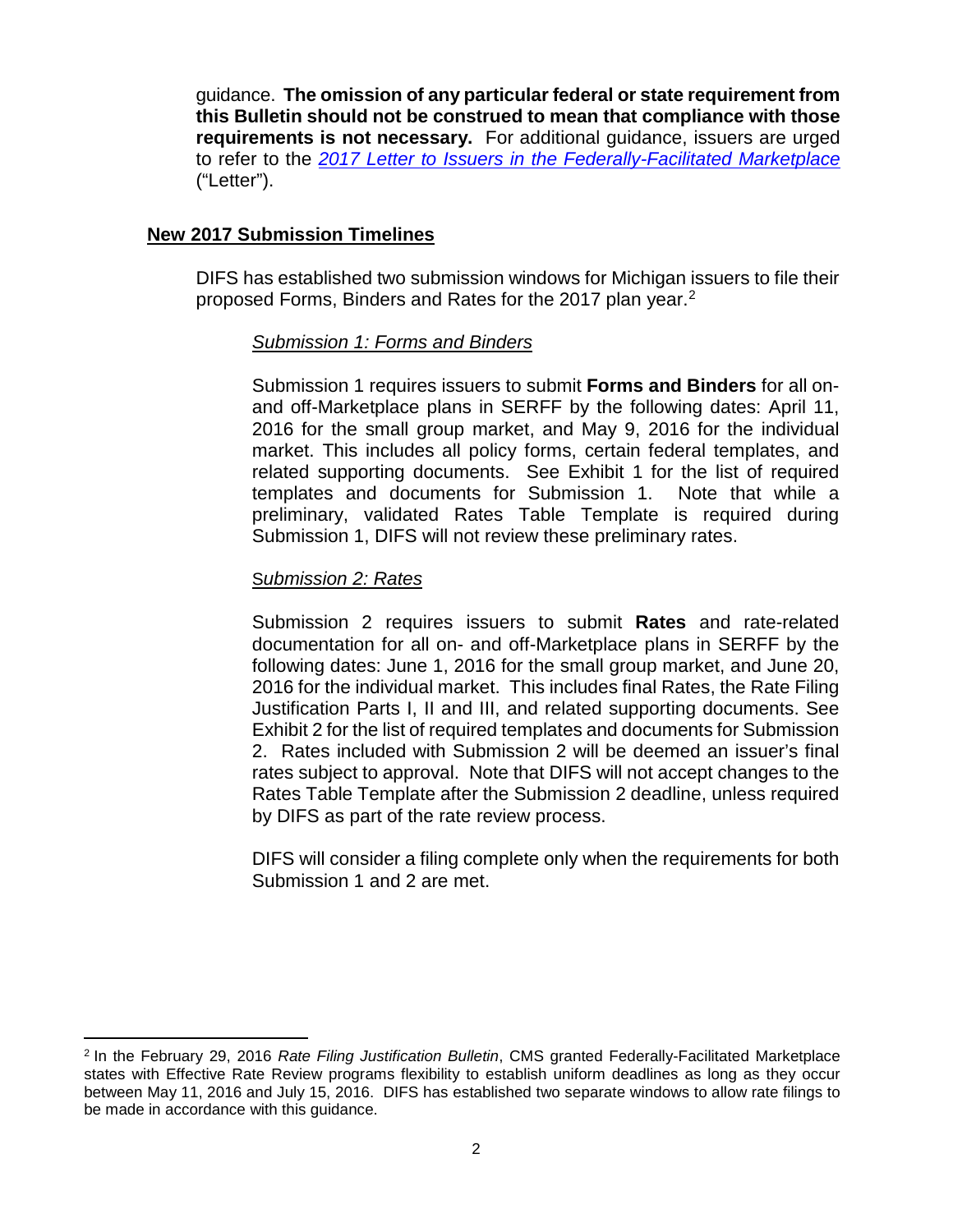# **All SMALL GROUP Products – On and Off Marketplace**

| <b>Activity</b>                                                                                                                                                                              |                                                                                               | <b>Dates</b>               |  |  |
|----------------------------------------------------------------------------------------------------------------------------------------------------------------------------------------------|-----------------------------------------------------------------------------------------------|----------------------------|--|--|
| <b>DIFS</b><br>Submission 1<br>(Exhibit 1)                                                                                                                                                   | <b>DIFS Filing Deadline - SMALL GROUP</b><br><b>FORM AND BINDER</b>                           | 4/11/2016                  |  |  |
|                                                                                                                                                                                              | DIFS 1 <sup>st</sup> Transfer of Plan Data to CMS                                             | 5/11/2016                  |  |  |
|                                                                                                                                                                                              | <b>CMS Reviews Plan Data; Sends</b><br><b>Correction Notices</b>                              | 5/12/2016 to<br>6/16/2016  |  |  |
| <b>DIFS</b><br>Submission 2<br>(Exhibit 2)                                                                                                                                                   | <b>DIFS Filing Deadline - SMALL GROUP</b><br><b>RATES</b>                                     | 6/01/2016                  |  |  |
|                                                                                                                                                                                              | DIFS 2 <sup>nd</sup> Transfer of Plan Data to CMS                                             | 6/30/2016                  |  |  |
|                                                                                                                                                                                              | CMS Reviews Plan Data; Sends 2 <sup>nd</sup> Set<br>of Correction Notices                     | 7/01/2016 to<br>8/09/2016  |  |  |
| <b>Final Review</b>                                                                                                                                                                          | Final Deadline for Submission of QHP<br>Data                                                  | 8/23/2016                  |  |  |
|                                                                                                                                                                                              | <b>Final CMS Review of Revised QHP</b><br>Application Submissions Received as of<br>August 23 | 8/24/2016 to<br>9/09/2016  |  |  |
| <b>CMS QHP</b><br><b>Certification Notices Sent to Issuers;</b><br>Agreement and<br>Agreements Signed, by Issuers;<br>Final<br><b>Validation Confirming Final Plan List</b><br>Certification |                                                                                               | 9/15/2016 to<br>10/04/2016 |  |  |
| <b>Open Enrollment</b>                                                                                                                                                                       | 11/01/2016 to<br>1/31/2017                                                                    |                            |  |  |
| *All dates based on CMS functions are subject to change*                                                                                                                                     |                                                                                               |                            |  |  |

NOTE: No advance marketing or enrollment activity allowed until open enrollment begins on November 1, 2016.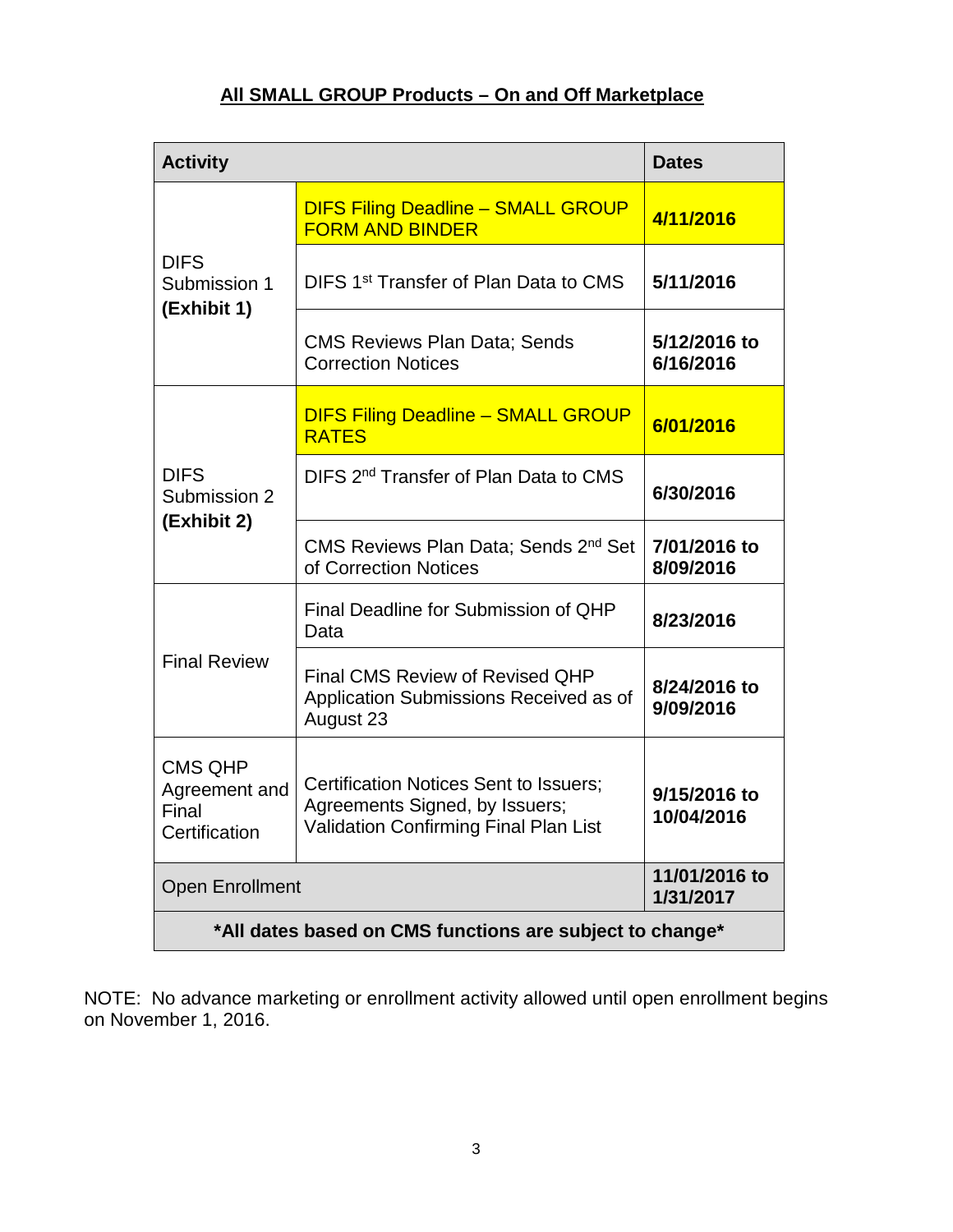# **All INDIVIDUAL Products – On and Off Marketplace**

| Activity                                                  | <b>Dates</b>                                                                                                                              |                            |  |  |  |
|-----------------------------------------------------------|-------------------------------------------------------------------------------------------------------------------------------------------|----------------------------|--|--|--|
| <b>DIFS</b><br>Submission 1<br>(Exhibit 1)                | <b>DIFS Filing Deadline - INDIVIDUAL</b><br><b>FORM AND BINDER</b>                                                                        | 5/09/2016                  |  |  |  |
|                                                           | DIFS 1 <sup>st</sup> Transfer of Plan Data to<br><b>CMS</b>                                                                               | 5/11/2016                  |  |  |  |
|                                                           | <b>CMS Reviews Plan Data; Sends</b><br><b>Correction Notices</b>                                                                          | 5/12/2016 to<br>6/16/2016  |  |  |  |
| <b>DIFS</b><br>Submission 2<br>(Exhibit 2)                | <b>DIFS Filing Deadline - INDIVIDUAL</b><br><b>RATES</b>                                                                                  | 6/20/2016                  |  |  |  |
|                                                           | DIFS 2 <sup>nd</sup> Transfer of Plan Data to<br><b>CMS</b>                                                                               | 6/30/2016                  |  |  |  |
|                                                           | CMS Reviews Plan Data; Sends 2nd<br><b>Set of Correction Notices</b>                                                                      | 7/01/2016 to<br>8/09/2016  |  |  |  |
| <b>Final Review</b>                                       | Final Deadline for Submission of QHP<br>Data                                                                                              | 8/23/2016                  |  |  |  |
|                                                           | <b>Final CMS Review of Revised QHP</b><br>Application Submissions Received as<br>of August 23                                             | 8/24/2016 to<br>9/09/2016  |  |  |  |
| <b>CMS QHP</b><br>Agreement<br>and Final<br>Certification | <b>Certification Notices Sent to</b><br><b>Issuers; Agreements Signed,</b><br>by Issuers; Validation<br><b>Confirming Final Plan List</b> | 9/15/2016 to<br>10/04/2016 |  |  |  |
| <b>Open Enrollment</b>                                    | 11/01/2016 to<br>1/31/2017                                                                                                                |                            |  |  |  |
| *All dates based on CMS functions are subject to change*  |                                                                                                                                           |                            |  |  |  |

NOTE: No advance marketing or enrollment activity allowed until open enrollment begins on November 1, 2016.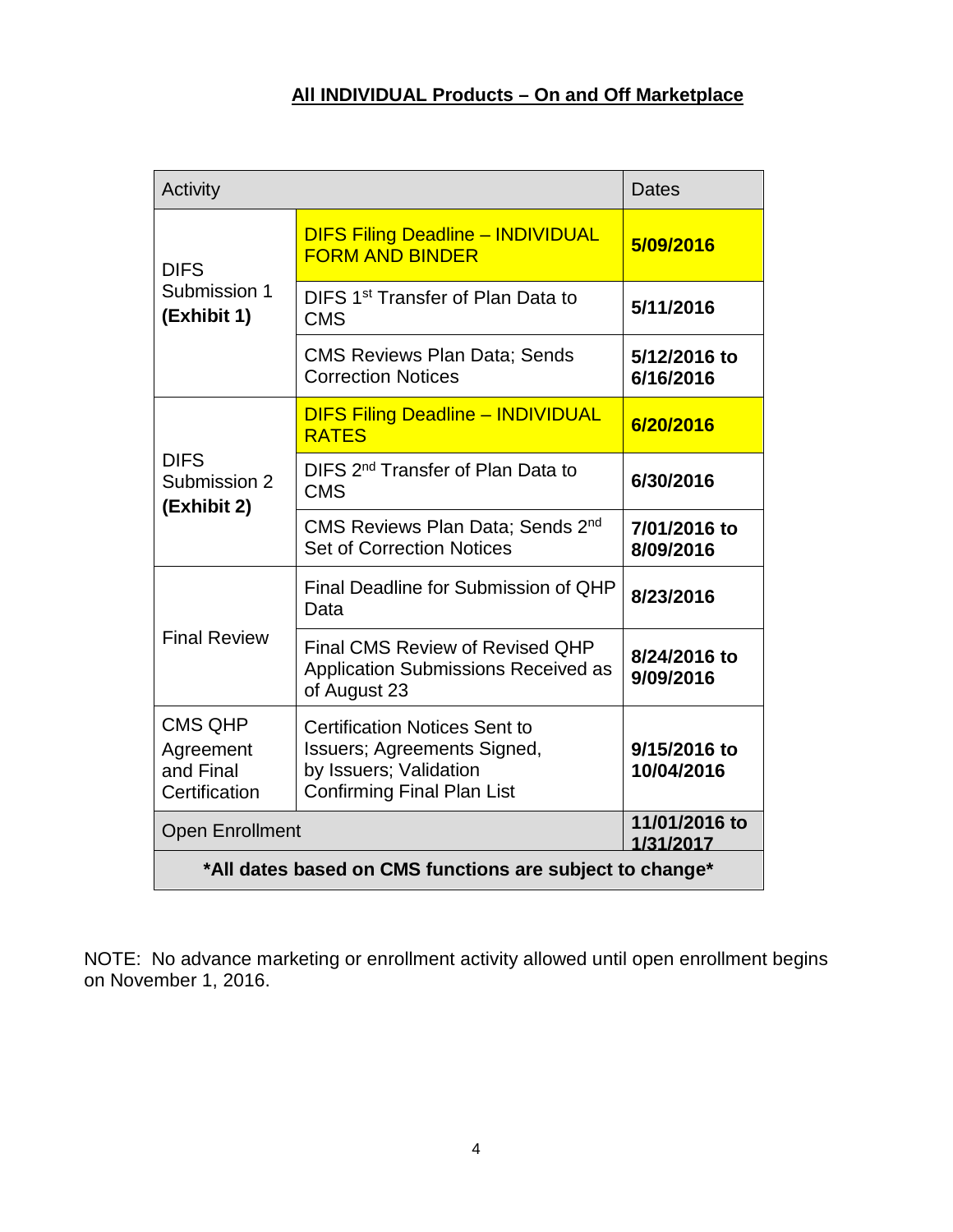## **2017 Filing Requirements**

A complete submission includes SERFF Rate/Form filing and Binder, with all required validated templates and associated items, as outlined in Exhibits 1 and 2. Issuers are required to run the 2017 QHP Application Tools and the Data Integrity Tool for the initial and any subsequent template submissions. **Please note:** only one Business Rules Template needs to be completed, and should include both individual and small group plans. However, the Business Rules Template must be submitted in both the individual and small group SERFF Rate/Form filing and Binder.

## **2017 Checklist Requirements**

The [Checklist for Individual and Small Group Medical Plans –](http://www.michigan.gov/documents/difs/FIS_2307-2017_Medical_Forms_Checklist_516830_7.docx) Forms (FIS 2307), the [Checklist for Individual and Small Group Medical Plans –](http://www.michigan.gov/documents/difs/FIS_2306-2017_Medical_Rates_Checklist_516829_7.docm) Rates (FIS 2306), and the [Checklist for Individual and Small Group Medical Plans –](http://www.michigan.gov/documents/difs/FIS_2313-2017_Medical_Network_Adequacy_Checklist_516831_7.docm) Network [Adequacy](http://www.michigan.gov/documents/difs/FIS_2313-2017_Medical_Network_Adequacy_Checklist_516831_7.docm) (FIS 2313) must be completed and filed as shown in Exhibits 1 and 2.

## **Revisions to Previously-Approved QHPs: Red-Lined Versions**

Issuers revising previously-approved QHP forms must provide red-lined versions, as well as clean versions. The red-lined and clean versions should both be filed under the Forms Schedule tab of the SERFF Rate/Form filing under the same item number. Forms not being revised must still be submitted.

## **Standardized Plans**

Although not a DIFS requirement, issuers choosing to offer individual QHP standardized options in the individual market must do so in compliance with the 2017 Payment Notice Final Rule as noted in the ["Letter.](https://www.cms.gov/CCIIO/Resources/Regulations-and-Guidance/Downloads/Final-2017-Letter-to-Issuers-2-29-16.pdf)"

#### **File Naming**

Certain items under the Supporting Documentation tab in the Rate/Form filing and/or the Binder filing must adhere to a standard naming convention as follows: IssuerName\_MIFormDescription\_Version#.

The purpose of adherence to a standard naming convention is to have the ability to track new versions as they are updated on the system. It is important to start with Version 1 and use the same issuer name and form description in the file name each time. In addition, all review tools must be run each time a template is revised.

Items that are required to have a standard naming convention are: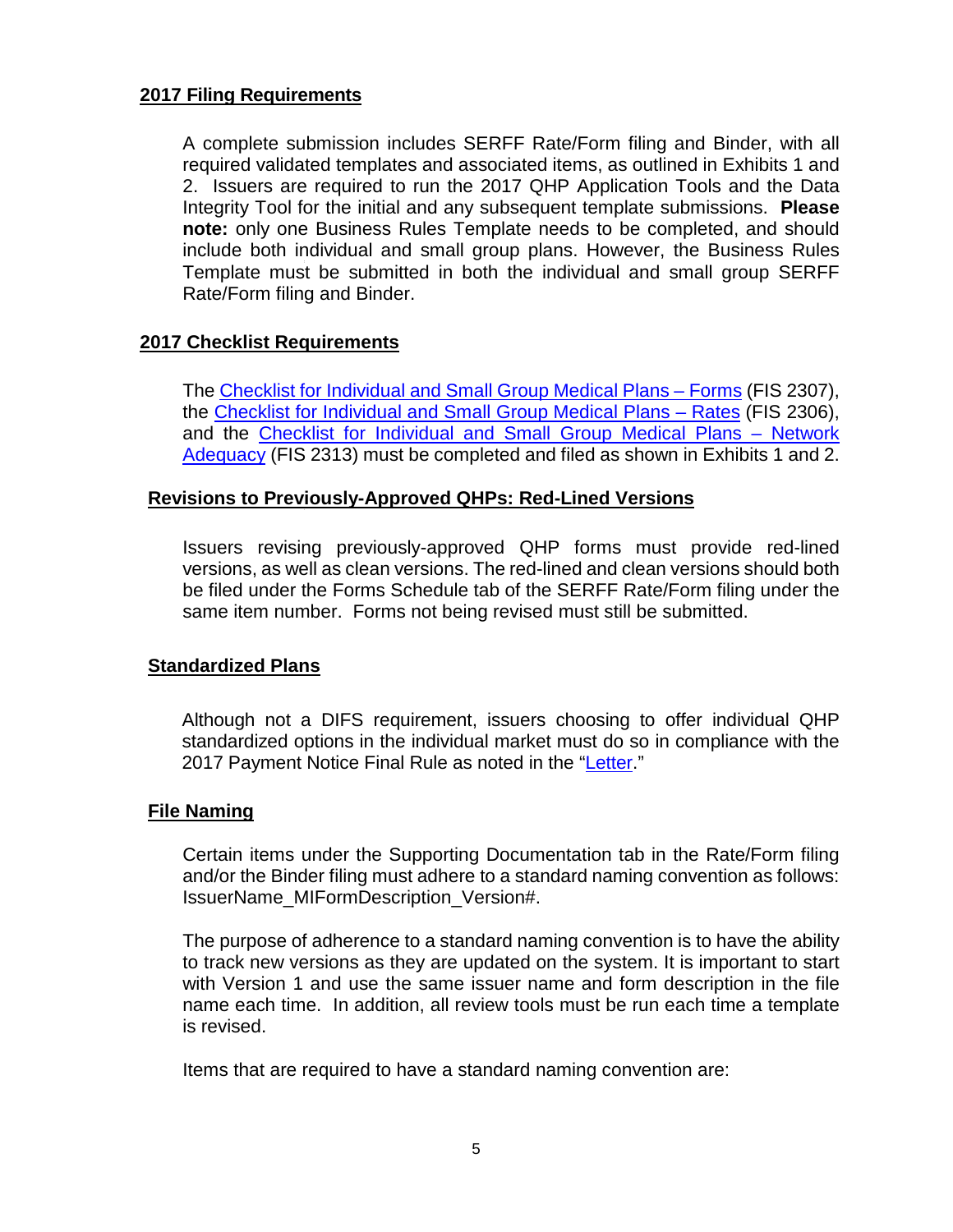- **DIFS Medical Forms Checklist:**
- DIFS Medical Rates Checklist;
- DIFS Medical Network Adequacy Checklist;
- MI Network Data Template;
- Rates Table Template;
- Actuarial Memorandum;
- URRT;
- Justifications and Attestations;
- Summary of Benefits and Coverage;
- Any document that is amended from its original version that is not automatically versioned through SERFF.

## **SERFF Filings**

All filings submitted via SERFF (on and/or off the Marketplace) are considered to be public immediately upon being filed in SERFF.

All federal and Michigan-specific templates must be filed in the Rate/Form filing and in the Binder in Excel (xml and xlsm) formats. Do not submit templates in PDF.

## **Product Withdrawal and Uniform Modification**

All plans submitted for the 2017 year are subject to product withdrawal/uniform modification rules, whether offered on or off the Marketplace. DIFS requires that the Michigan Uniform Modification Justification form [\(FIS 2316\)](http://www.michigan.gov/documents/difs/FIS_2316-2017_MI_Uniform_Modification_516593_7.docx) be submitted as shown on Exhibit 1.

In addition, CMS requires that the Plan ID Crosswalk Template be submitted to [QHP\\_Applications@cms.hhs.gov](mailto:QHP_Applications@cms.hhs.gov) by May 11, 2016 for plans in the individual Marketplace. DIFS will request a final copy by June 23, 2016.

#### **Licensure and Good Standing**

DIFS will review the licensure status of all issuers filing plans on and/or off the Marketplace.

## **Annual Limit on Cost-Sharing**

The 2017 out-of-pocket maximums for Marketplace-certified QHPs are \$7,150 for individuals and \$14,300 for families.

#### **Service Area**

With regard to plans on the Marketplace, CMS requires that any partial service areas (geographic areas smaller than a county) must be established without regard to racial, ethnic, language, or health status factors. Issuers with partial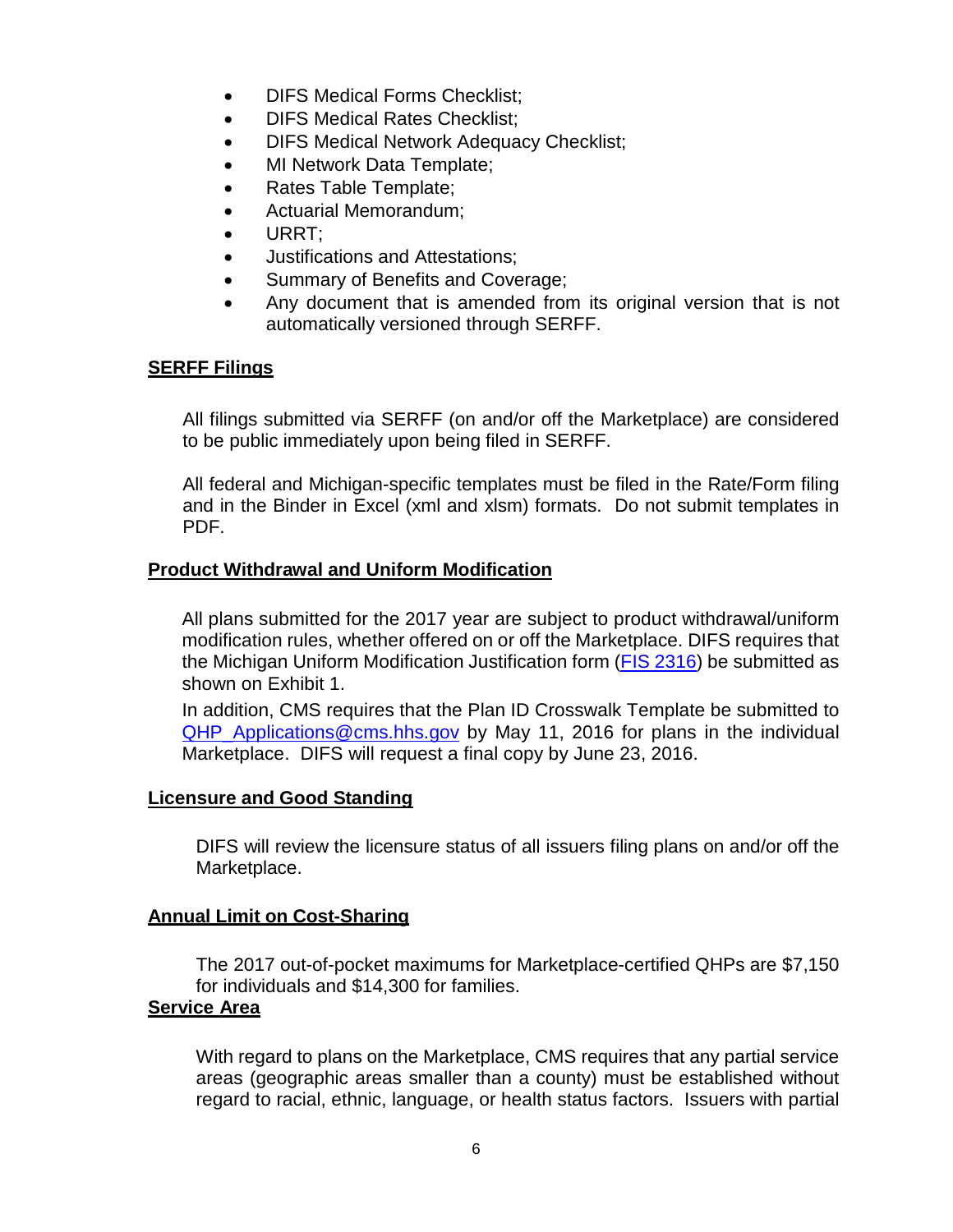service areas must submit a partial service area justification in the Supporting Documentation tab of the Binder. Issuers should refer to the CMS Service Area Partial County Justification Instructions regarding acceptable reasons for partial service areas. Partial service area requests will be reviewed on a caseby-case basis. Issuers of plans on the Marketplace are urged to refer to the ["Letter.](https://www.cms.gov/CCIIO/Resources/Regulations-and-Guidance/Downloads/Final-2017-Letter-to-Issuers-2-29-16.pdf)"

# **Network Adequacy**

The [Michigan Network Adequacy Guidance](https://www.michigan.gov/documents/difs/Network_Adequacy_Guidelines_415418_7.pdf) reflects current network sufficiency standards and requirements. This Guidance has recently been updated to address:

- Continuity of care
- Network configurations
- Network provider definition
- CMS oversight of specific network specialties

The Michigan Network Adequacy Guidance is also available under the Supporting Documentation tab in SERFF.

## **Essential Community Providers**

Issuers of plans on the Marketplace should refer to the ["Letter"](https://www.cms.gov/CCIIO/Resources/Regulations-and-Guidance/Downloads/Final-2017-Letter-to-Issuers-2-29-16.pdf) for current Essential Community Provider requirements.

## **Patient Safety Standards**

As outlined in the ["Letter,](https://www.cms.gov/CCIIO/Resources/Regulations-and-Guidance/Downloads/Final-2017-Letter-to-Issuers-2-29-16.pdf)" issuers contracting with hospitals with more than 50 beds must verify that the hospital (as defined in section 1861(e) of the Social Security Act) is Medicare-certified or has been issued a Medicaid-only CMS Certification Number. To comply with this requirement, issuers must include in their binder submission, within the Supporting Documentation tab, an attestation that the issuer has collected and is maintaining the required documentation from its network hospitals.

## **SECTION 2: CONTRACT REQUIREMENTS (APPLICABLE TO ALL PLANS)**

## **Readability**

Submitted forms must comply with the following readability standards found under MCL 500.2236(3):

1. Each form entered in the SERFF Forms Schedule tab shall include the form's readability score.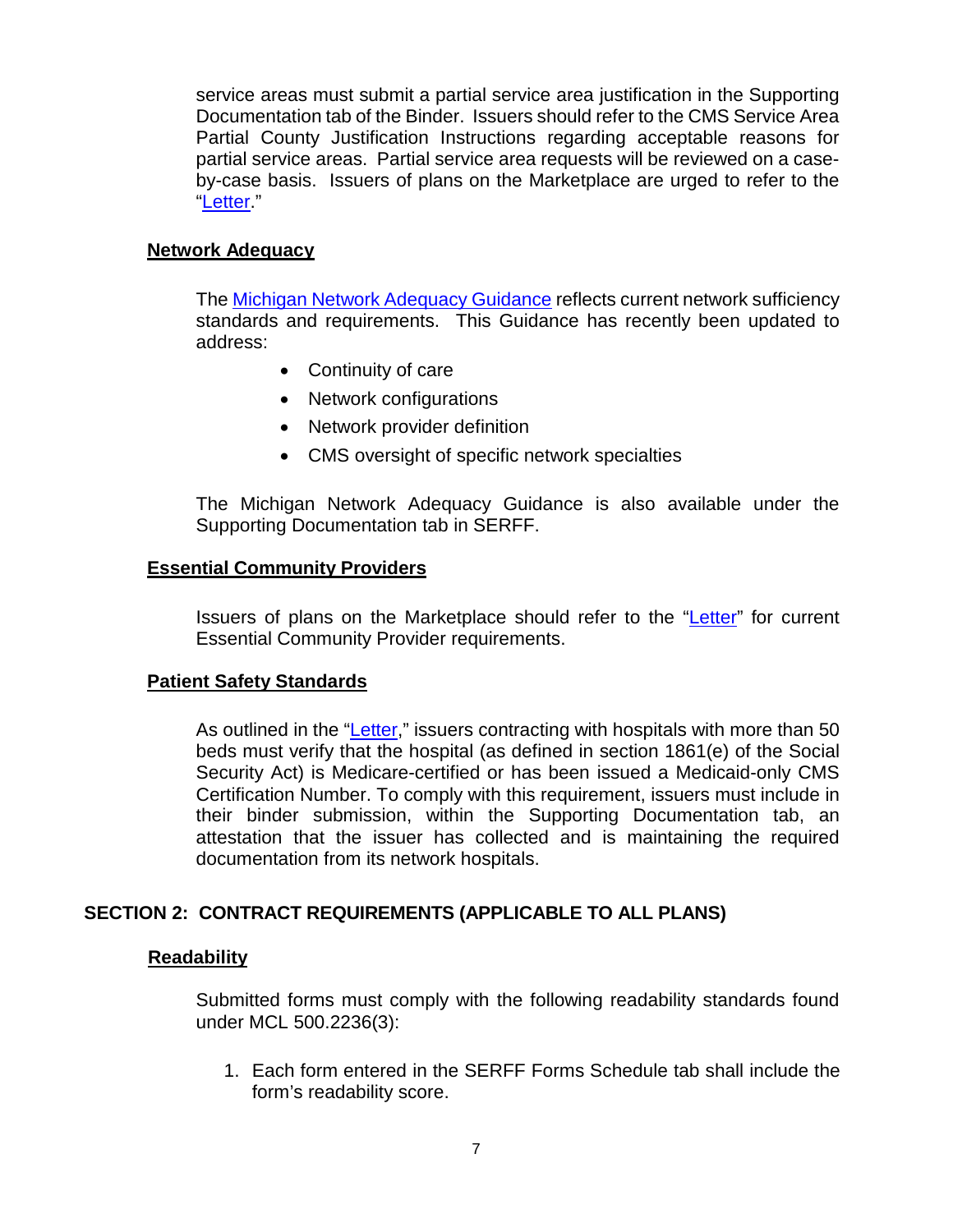- 2. The readability score must be based on the Microsoft Word Flesch Reading Ease test and have a score of 45 or higher. Forms with a Microsoft Word Flesch Reading Ease score lower than 45 will not be approved by DIFS or transferred to CMS for certification.
- 3. Health care policies and certificates, dental policies and certificates, and certificates of coverage, with more than 3,000 words printed on not more than three pages, or more than three pages of text regardless of the number of words, shall contain a table of contents. (This requirement does not apply to riders or endorsements).
- 4. Be printed with font size not less than 10 point (an exception under MCL 500.2236(3) for policies of disability insurance as defined in section MCL 500.3400); font requirement found in MCL 500.3402.

## **Guaranteed Renewability**

All individual and small group plans offered on and off the Marketplace must comply with federal and state law regarding guaranteed renewability, including all applicable federal regulations and guidance, and DIFS Bulletin 2011-17- INS.

## **Actuarial Value (AV) Requirements**

All individual and small group plans offered on and off the Marketplace must be assigned to one of the four "metal level" AV tiers or be classified as a catastrophic plan. Determinations of AV must conform to 45 CFR 156.140.

#### **Religious Employer Exemption**

DIFS will allow issuers providing benefits for *religious employers, non-profit religious employers* or *closely held for profit companies with strong religious beliefs* who qualify for contraceptive coverage exemptions under federal rules, to include additional language describing the administration of these benefits. The purpose of the additional language will be to clarify for employees that the:

- 1. Employer will not contract, arrange, or pay for contraceptive benefits for employees.
- 2. Issuer will instead provide contraceptive benefits for employees (including notification to employee).
- 3. Costs for these benefits are not included in the premium paid for the healthcare coverage.

## **Essential Health Benefits (EHB)**

## *EHB Benchmark Plan*

Issuers must use [Michigan's 2017 benchmark plan.](https://www.cms.gov/cciio/resources/data-resources/ehb.html#Michigan) Issuers should review the benchmark to ensure their plans on and off the Marketplace conform to it.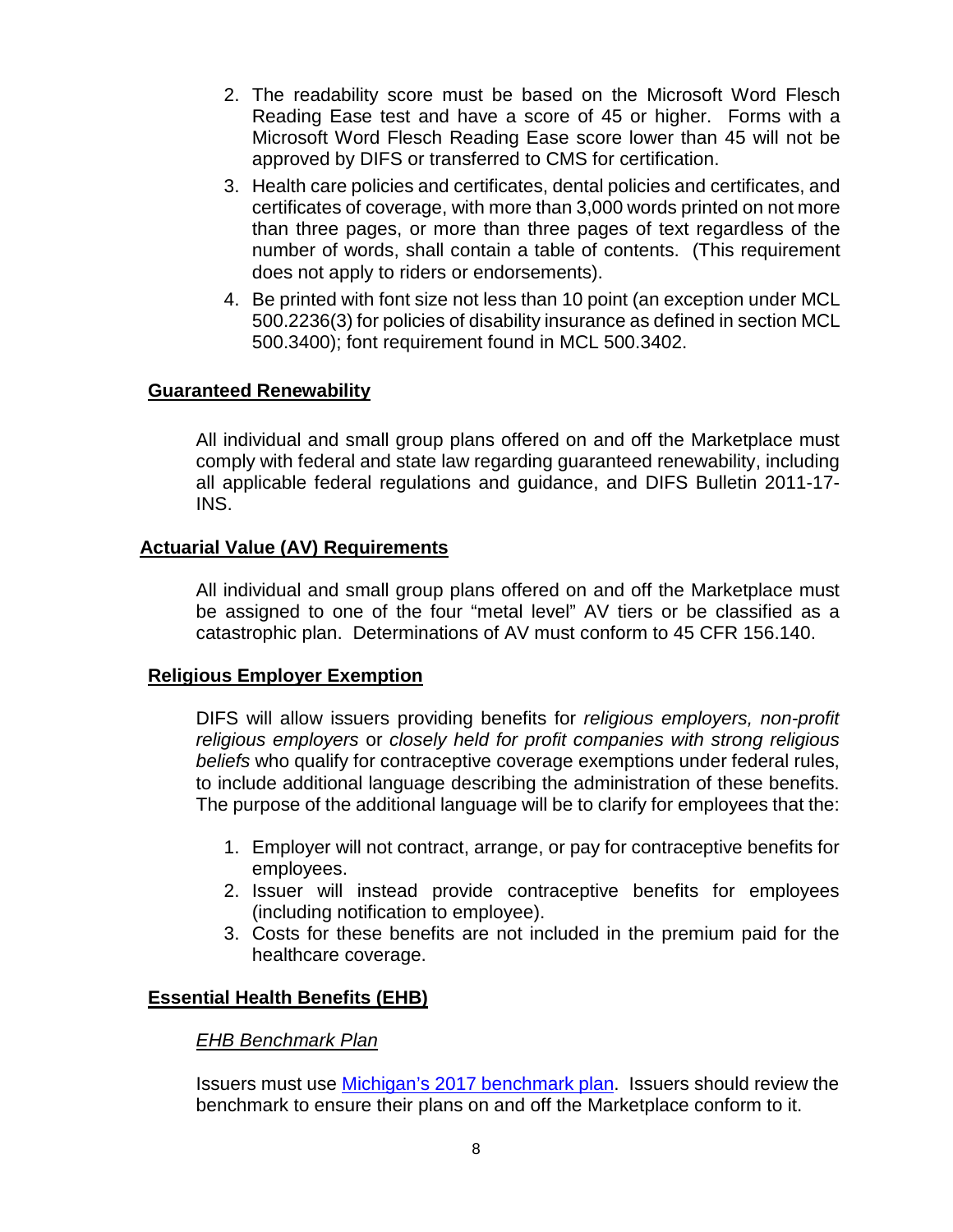# *Mental Health Parity and Addiction Equity Act (MHPAEA)*

All individual and small group plans must comply with the federal Mental Health Parity and Addiction Equity Act and applicable regulations. In particular, issuers should carefully review the final rule implementing the MHPAEA, issued on November 13, 2013, and generally applicable to plan and policy years on or after July 1, 2014. Issuers should review the final rule to determine whether a particular plan is subject to the MHPAEA and is in compliance with that statute and regulations.

## *Actuarially Equivalent Substitutions of EHB*

Actuarially equivalent substitutions of EHB are not permitted in Michigan.

## *Anti-Discrimination in EHB*

DIFS will review policy and certificate forms for compliance with all provisions of the proposed federal anti-discrimination rules issued on September 8, 2015. See 80 Fed. Reg. 54172-54221. Issuers are strongly encouraged to review the proposed rules in their entirety, particularly proposed rule 45 CFR 92.207, which prohibits discrimination on the basis of race, color, national origin, sex, age, or disability. This rule, among other things, prohibits issuers from categorically excluding all health services related to gender transition, and from denying or limiting coverage for gender transition if doing so results in discrimination against a transgender individual.

Under the rule, age limits that are included by statute are generally permissible (for example, in Michigan's autism mandate), but age limits not found in statute may be prohibited. DIFS will review policy and certificate forms for impermissible age limits.

## *Rehabilitative and Habilitative Services; Autism Spectrum Disorder*

All plans must cover at least 30 visits for speech therapy, plus a combined 30 visits for physical and occupational therapy for rehabilitative services. For 2017, plans must also cover at least the same number of visits for habilitative services. However, for treatment of autism spectrum disorder specifically, plans may not limit the number of visits for any mandated type of treatment, including speech therapy, physical therapy and occupational therapy.

## **SECTION 3: CONTRACT REQUIREMENTS (APPLICABLE TO ON-MARKETPLACE PLANS ONLY)**

## **Accreditation**

45 CFR 155.1045 establishes the timeline by which issuers offering plans on the Marketplace must be accredited by NCQA, URAC or AAAHC. An issuer's accreditation status will be available to consumers at the Marketplace website.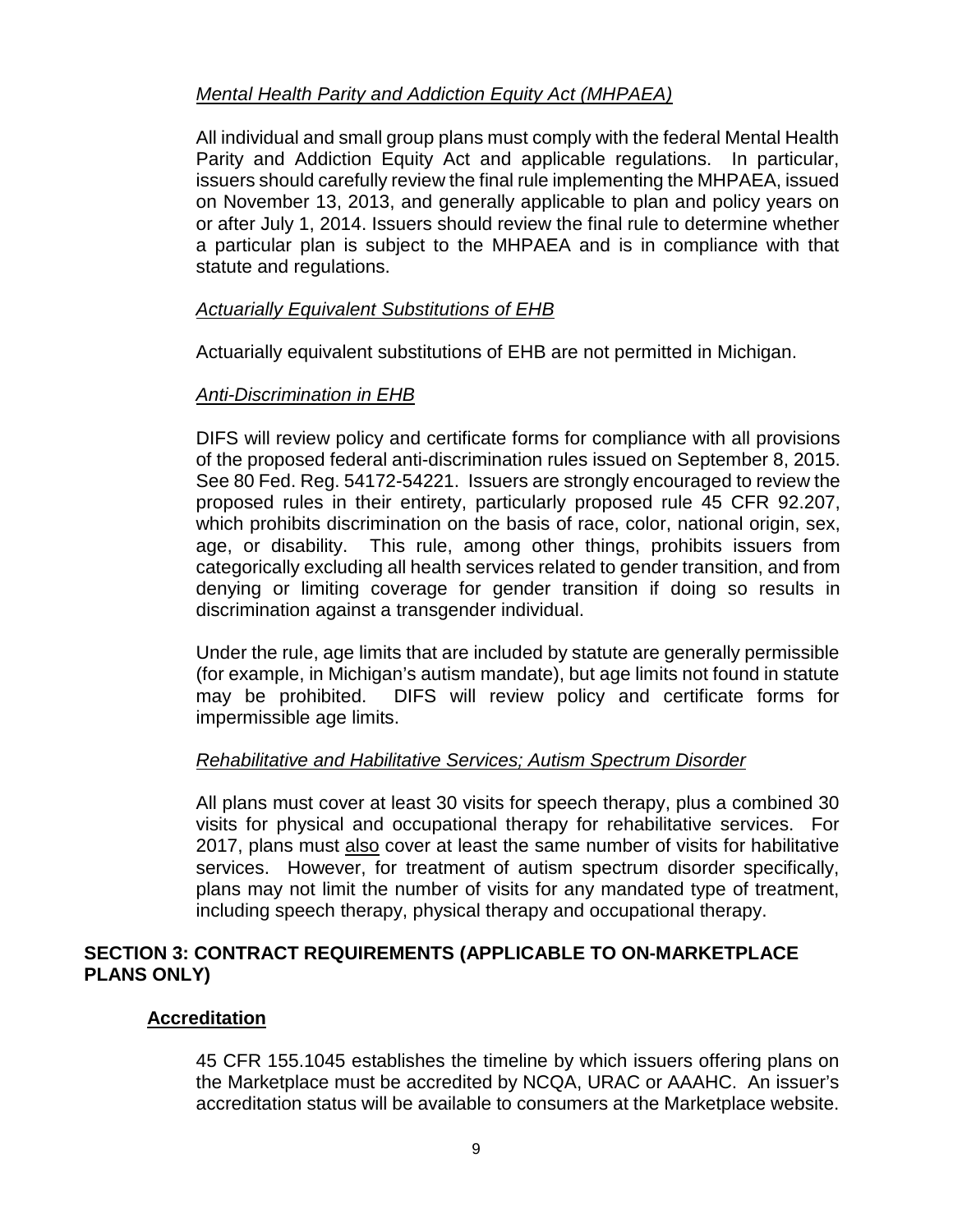# **Required Cost-Sharing Variations for Individual Market Plans Only**

45 CFR 156.420 requires several cost-sharing plan variations for issuers offering coverage in the individual market on the Marketplace. Issuers must submit for approval the three plan variations for each silver plan offered, and the zero and limited cost-sharing variations for each plan at the platinum, gold, silver, and bronze metal levels.

# **SECTION 4: RATING REQUIREMENTS (APPLICABLE TO ALL PLANS)**

## **Rating Factors**

Rates may vary based only on the following factors:

- Rating area;
- Age (within a ratio of 3:1 for adults);
- Tobacco use (within a ratio of 1.5:1).

## **Additional Michigan Rating Factor Determinations**

Michigan has made the following determinations related to the allowable rating factors, applicable to all individual and small group plans:

## *Age Rating*

Michigan plans must adhere to the 3:1 ratio and federal default age curve for both individual and small group markets.

## *Tobacco Ratio*

Issuers will not be required to use a tobacco ratio less than 1.5:1. Issuers will be allowed to vary their tobacco ratio based on age, as long as the ratio does not exceed 1.5:1 for any specific age.

## *Standard Family Tier*

Michigan will not allow the use of a standard family tier.

## *Per-Member Rating*

Michigan requires per-member rating in the small group market. Issuers wishing to offer small employers the option to be billed on a composite premium basis must comply with the requirements set forth at 45 CFR 147.102(c)(3), including the development of separate composite premiums for individuals age 21 and older and individuals under age 21.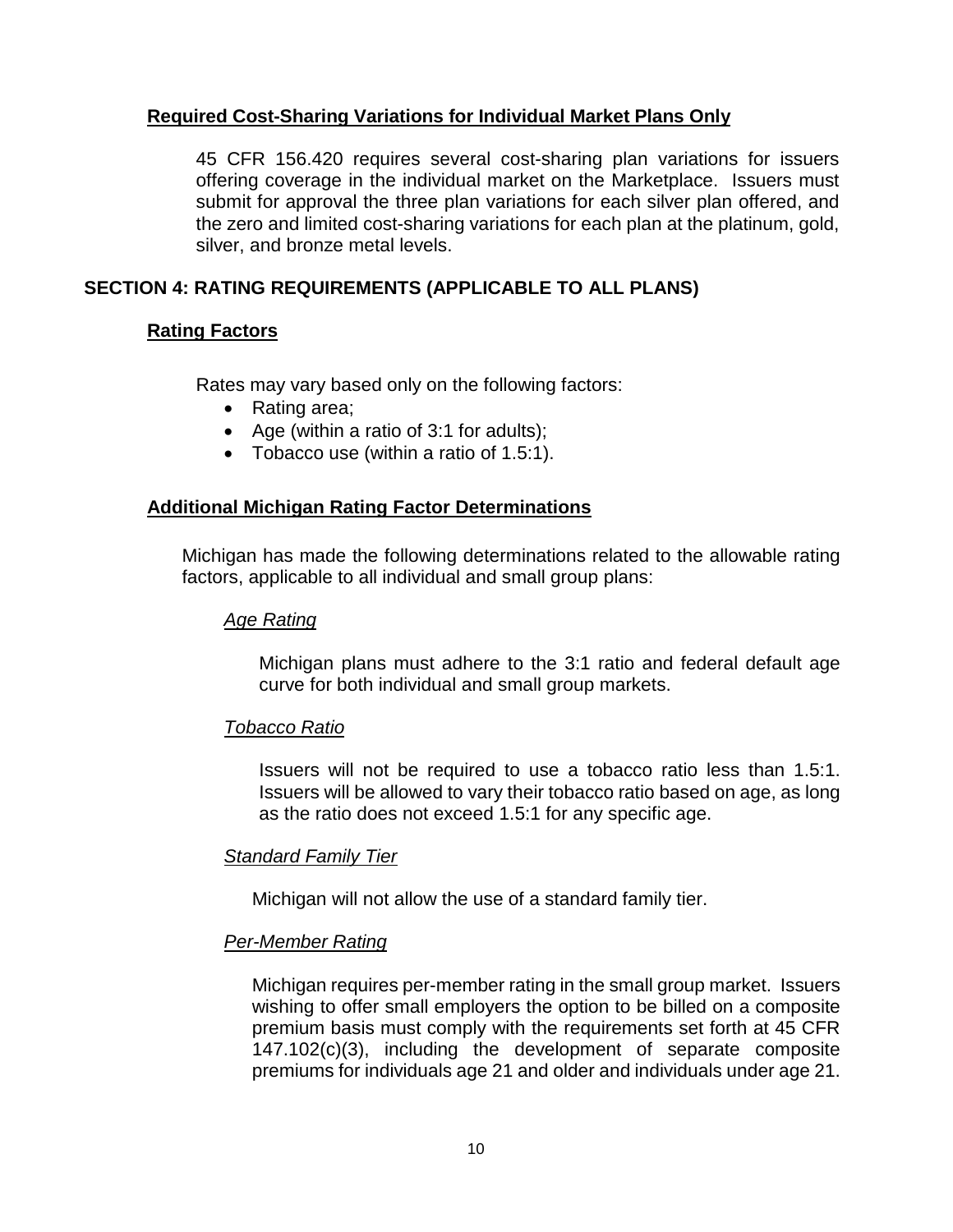# Geographic Rating

Michigan will maintain the same geographic areas for use in both the individual and small group market for the 2017 year. The 16 defined geographic areas, with each of the 83 counties in Michigan assigned to one of 16 geographic areas and labeled A through P, can be found on the DIFS websit[e here.](http://www.michigan.gov/documents/difs/Map_of_MI_Rating_Areas_435327_7.pdf) 

## **Merging of Markets**

Pursuant to 45 CFR 156.80, Michigan requires issuers to maintain separate risk pools for the individual and small group markets.

## **SECTION 5: WELLNESS PLANS**

## **General Guidelines**

Wellness plans, either participatory or health-contingent, may be offered with both individual and small group plans. Any wellness plan must:

- Meet the requirements of 45 CFR 146.121 and 147.110; and
- Be a part of the policy (i.e., not offered separately).

## **Small Group Plans That Rate for Tobacco Use**

Issuers must include a health-contingent wellness plan in the small group market if they are rating for tobacco use. The plan must provide for a reduction or elimination of the tobacco rating if the insured participates in a tobacco cessation program. The plan must also meet the requirements stated in the General Guidelines above. The plan materials must describe the conditions and benefits of the wellness plan; simply stating that a wellness plan is offered is not sufficient.

Any questions regarding this bulletin should be directed to:

Department of Insurance and Financial Services Office of Insurance Rates and Forms 530 West Allegan Street, 7<sup>th</sup> Floor P.O. Box 30220 Lansing, Michigan 48909-7720 Toll Free: (877) 999-6442

Satur At Assaul.

Patrick M. McPharlin **Director**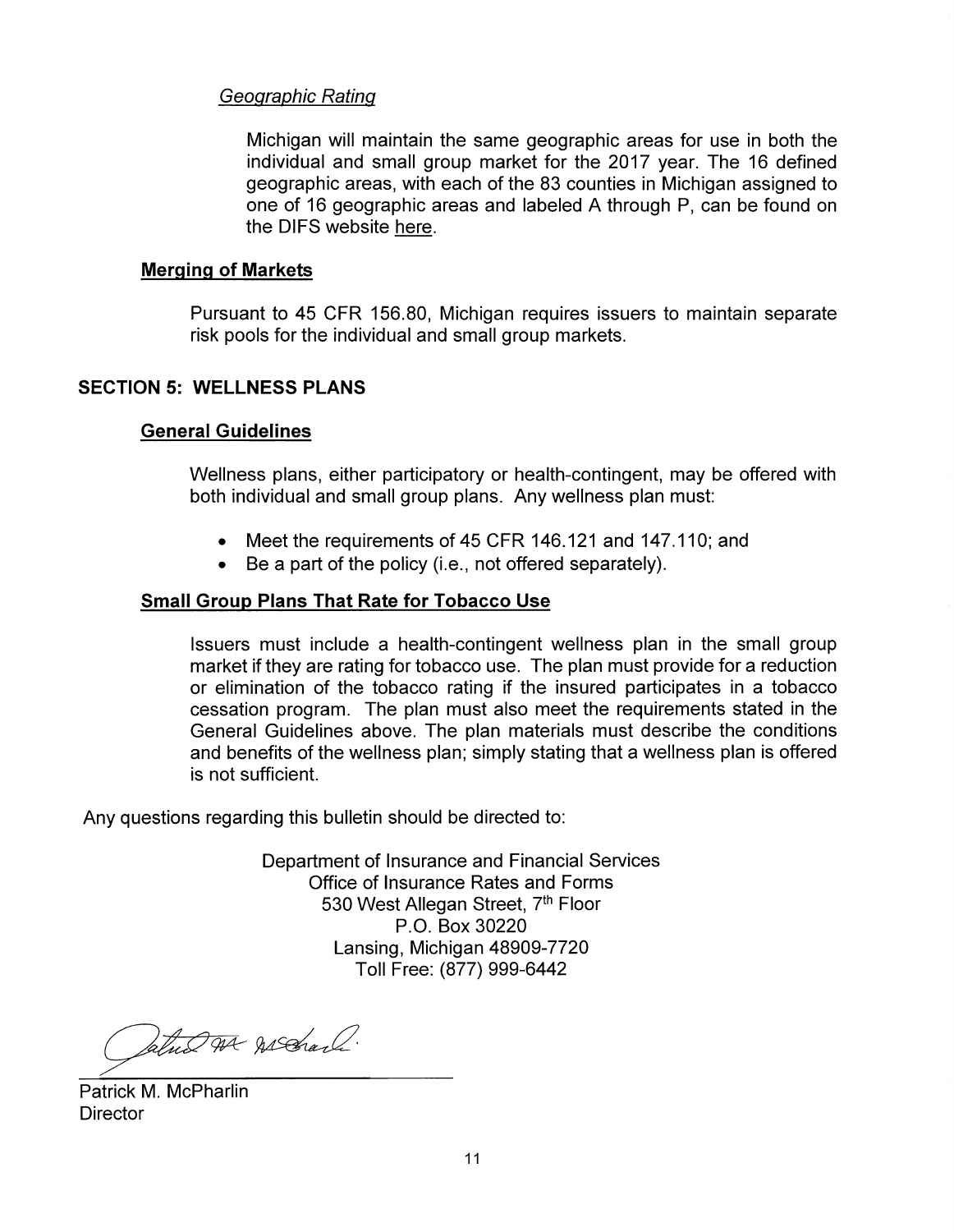

# **Exhibit 1 2017 Medical Plans Filing Requirements Submission 1: Form and Binder\***

|                                                                                                  | Requires Submission via SERFF   |                 |                           |
|--------------------------------------------------------------------------------------------------|---------------------------------|-----------------|---------------------------|
| <b>Federal Required Templates</b>                                                                | On- and On-/Off-<br>Marketplace | Off-Marketplace | <b>SERFF Location:</b>    |
| <b>Essential Community Providers/Network Adequacy</b>                                            | Yes                             | No              | Binder only               |
| <b>Plans and Benefits</b>                                                                        | Yes                             | Yes             | Binder only               |
| Service Area                                                                                     | Yes                             | Yes             | Binder only               |
| Network ID                                                                                       | Yes                             | Yes             | Binder only               |
| <b>Prescription Drug</b>                                                                         | <b>Yes</b>                      | <b>Yes</b>      | Binder only               |
| Rates Table - Preliminary                                                                        | Yes                             | Yes             | Rate/Form Filing & Binder |
| Business Rules - One per Issuer, include both Individual and<br>Small Group on the same template | Yes                             | <b>Yes</b>      | Rate/Form Filing & Binder |
| Accreditation                                                                                    | Yes                             | N <sub>0</sub>  | Binder only               |
| <b>Michigan Required Documents</b>                                                               |                                 |                 |                           |
| Michigan Network Data Template                                                                   | Yes                             | Yes             | Binder only               |
| Checklist for Individual and Small Group Medical Plans - Forms                                   | Yes                             | Yes             | Rate/Form Filing & Binder |
| Checklist for Individual and Small Group Plans - Network Adequacy                                | Yes                             | Yes             | Binder only               |
| MI Uniform Modification Justification Form                                                       | Yes                             | Yes             | Rate/Form Filing & Binder |
| <b>Filing Deadlines:</b>                                                                         | <b>Small Group 4/11/2016</b>    |                 |                           |
|                                                                                                  | Individual 5/09/2016            |                 |                           |

**NOTE:** All required templates must be completed and, if applicable, validated before filing. Use of the 2017 QHP Application Tools and Data Integrity Tool is required for the initial template and any subsequent template submissions. All Template revisions must be uploaded to the same locations as originally filed (i.e., SERFF Rate/Form Filing, Binder or BOTH).

\*See Exhibit 2 for Rates Timeline